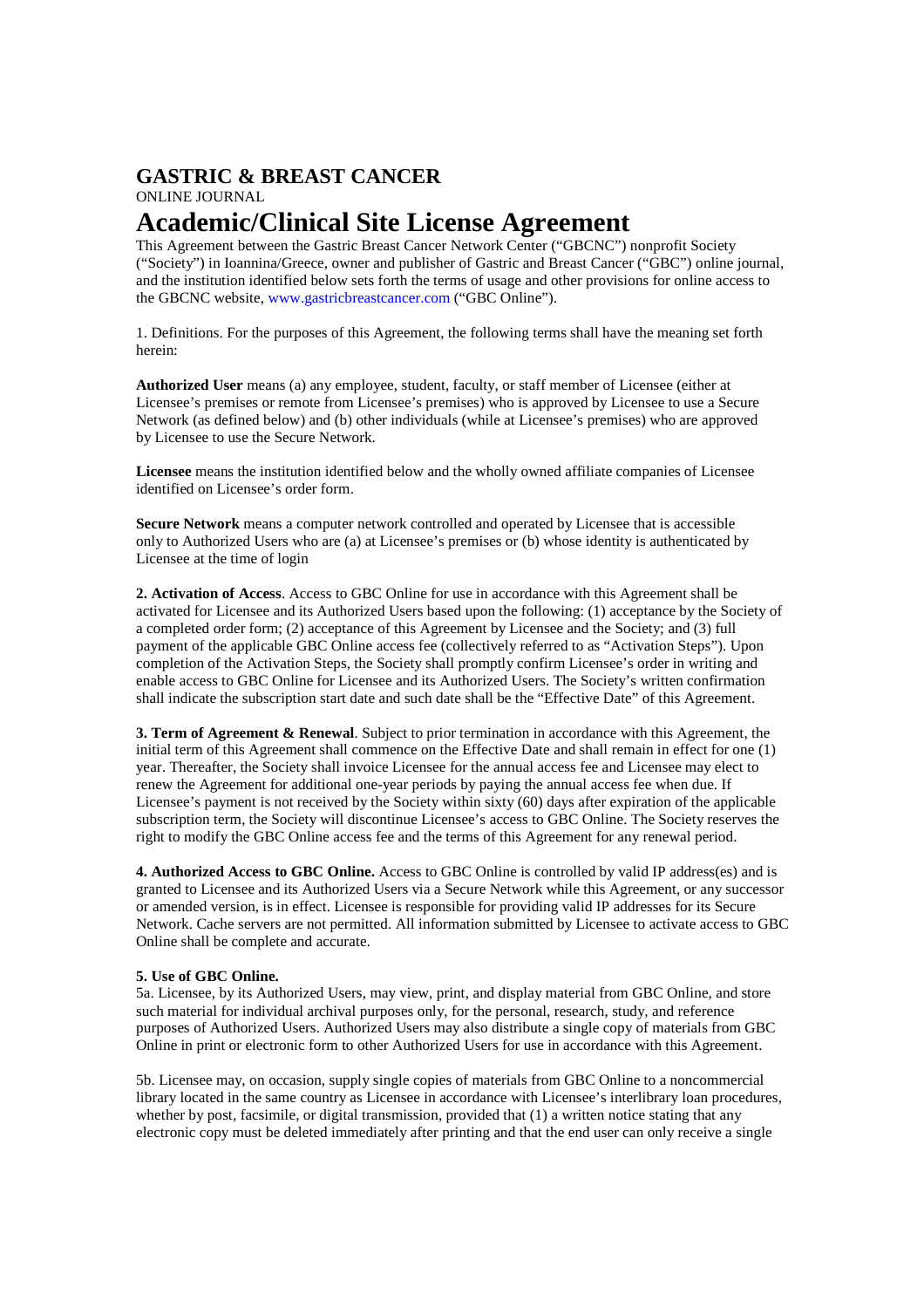paper copy is sent to the borrowing library and (2) Licensee has a good faith belief that such notice is being complied with.

5c. Except for the uses specified above, no part of the materials available at GBC Online may be copied, displayed, downloaded, stored in a retrieval system, further transmitted or otherwise reproduced or used without the written permission of the Society, except as permitted by United States fair use law. Distribution or transmission for commercial purposes is prohibited.

**6. Copyright & Trademark Ownership**. Unless otherwise stated, the materials available at GBC Online are the property of the Society and are protected under Greece and international copyright laws and conventions. *Gastric and Breast Cancer* and *Gastric and Breast Cancer* logo mark are registered trademarks of the Society in Greece and other countries.

**7. Licensee Obligations**. Licensee agrees to reasonably cooperate in preventing violations of this Agreement by Authorized Users and to notify the Society promptly upon discovering any such violation. Licensee also agrees to take such reasonable steps as the Society may require to ensure that such activity ceases. In addition to any other applicable remedies, access to GBC Online may be limited or revoked in the event of a violation of this Agreement by an Authorized User. Licensee agrees not to frame, modify, obscure, or otherwise alter the appearance or display of any materials at GBC Online.

**8.GBC Online Terms and Conditions**. By using GBC Online, Licensee and its Authorized Users agree to the GBC Online Terms and Conditions for site use; provided, however, that in the event of any conflict between the terms of this Agreement and the GBC Online Terms and Conditions, the terms of this Agreement shall prevail.

**9. Website Modifications and Availability**. The Society will make reasonable efforts to keep GBC Online available twenty-four hours per day, seven days a week. However, owing to technical failures, routine maintenance, or other unforeseen circumstances, availability may be limited and the Society will not be responsible for the non-availability of GBC Online.

**10. Disclaimer of Warranties and Liability**. Materials published in GBC and at GBC Online are the result of research and/or contribution by independent individuals or organizations. The Society is not responsible for the accuracy of any data or conclusions reported in such materials. GBC Online is intended for educational, research, and reference purposes only. The content of this publication should not be substituted for the advice of a qualified health care professional.

GBC ONLINE IS PROVIDED "AS IS" ON AN "AS AVAILABLE BASIS" WITHOUT WARRANTY OF ANY KIND, EITHER EXPRESS OR IMPLIED, INCLUDING, BUT NOT LIMITED TO, THE IMPLIED WARRANTIES OF MERCHANTABILITY, FITNESS FOR A PARTICULAR PURPOSE, AND NONINFRINGEMENT. IN NO EVENT WILL THE SOCIETY, ITS EMPLOYEES, OFFICERS, MEMBERS, AGENTS, OR LICENSORS BE LIABLE FOR ANY SPECIAL, INCIDENTAL, INDIRECT, OR CONSEQUENTIAL DAMAGES OF ANY KIND, OR ANY DAMAGES RESULTING FROM THE INABILITY TO USE, OR THE USE OF, GBC ONLINE, WHETHER OR NOT ADVISED OF THE POSSIBILITY OF SUCH DAMAGES, OR ON ANY THEORY OF LIABILITY ARISING OUT OF OR IN CONNECTION WITH THE USE OR PERFORMANCE OF GBC ONLINE.

**11. Termination.** Either party may terminate this Agreement at any time by providing the other party with thirty (30) days written notice. In the event of such termination, Licensee shall receive a pro-rated refund of the access fee for the un-expired portion of the subscription term. The foregoing shall be Licensee's sole and exclusive remedy with respect to any such termination. However, in the event of a breach of this Agreement by either party that is likely to cause substantial or irreparable harm to the other party, the thirty (30) day notice period shall be waived. On termination, or expiration, all rights and obligations of the parties shall automatically terminate unless otherwise provided herein.

#### **12. Miscellaneous.**

12a. This Agreement represents the entire understanding of the parties in relation to the subject matter hereof and supersedes all prior agreements, negotiations, understandings, representations, statements